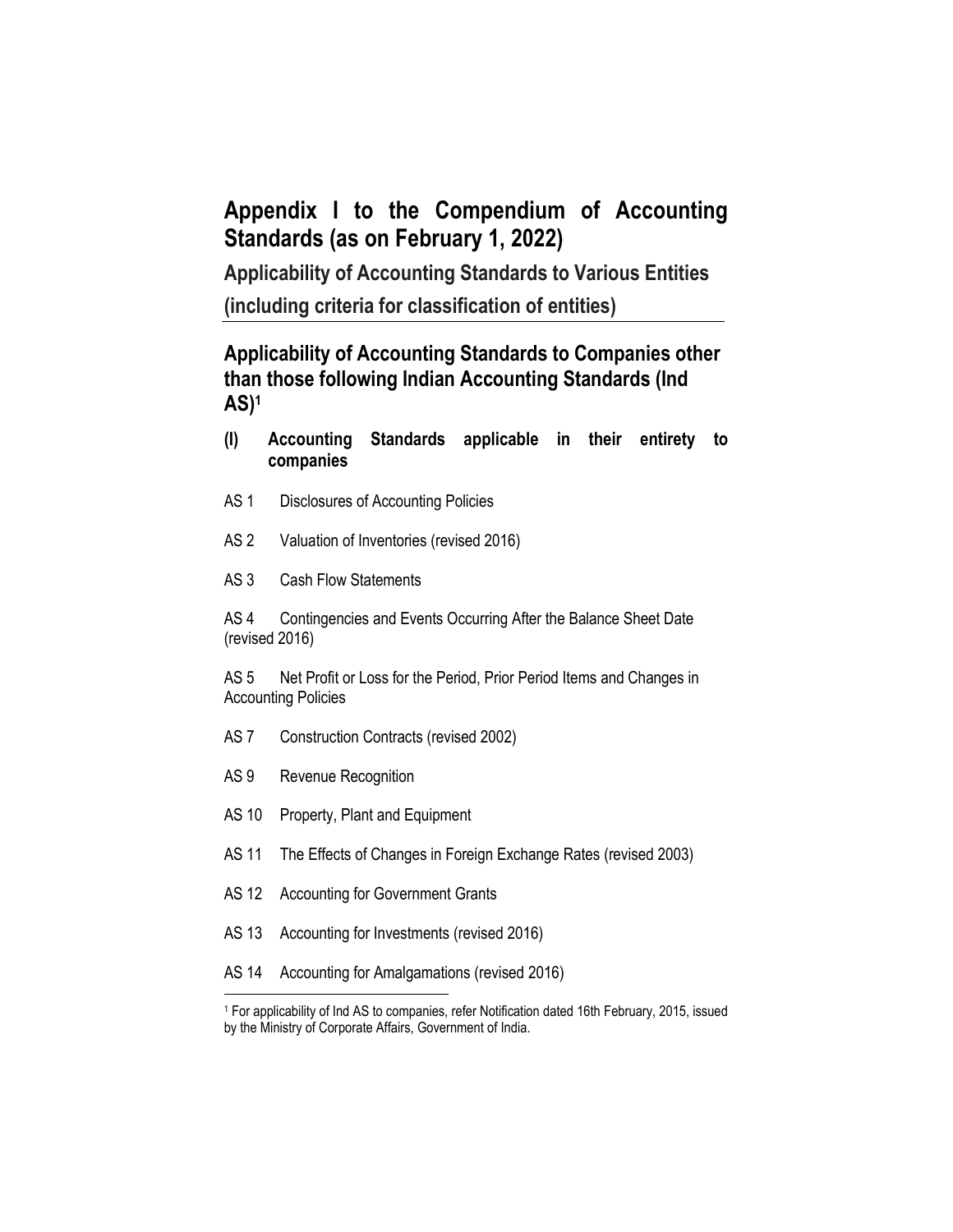- **718** *Appendix I*
- AS 16 Borrowing Costs
- AS 18 Related Party Disclosures
- AS 21 Consolidated Financial Statements (revised 2016)
- AS 22 Accounting for Taxes on Income

AS 23 Accounting for Investments in Associates in Consolidated Financial **Statements** 

- AS 24 Discontinuing Operations
- AS 26 Intangible Assets
- AS 27 Financial Reporting of Interest in Joint Ventures
- **(II) Exemptions or Relaxations for Small and Medium Sized Companies (SMCs) as defined in the Notification dated June 23, 2021, issued by the Ministry of Corporate Affairs, Government of India**
- *(1) Accounting Standards not applicable to SMCs in their entirety:*
- AS 17 Segment Reporting
- *(2) Accounting Standards in respect of which relaxations from certain requirements have been given to SMCs:*
- (i) Accounting Standard (AS) 15, Employee Benefits (revised 2005)
	- (a) paragraphs 11 to 16 of the standard to the extent they deal with recognition and measurement of short-term accumulating compensated absences which are non-vesting (i.e., short-term accumulating compensated absences in respect of which employees are not entitled to cash payment for unused entitlement on leaving);
	- (b) paragraphs 46 and 139 of the Standard which deal with discounting of amounts that fall due more than 12 months after the balance sheet date;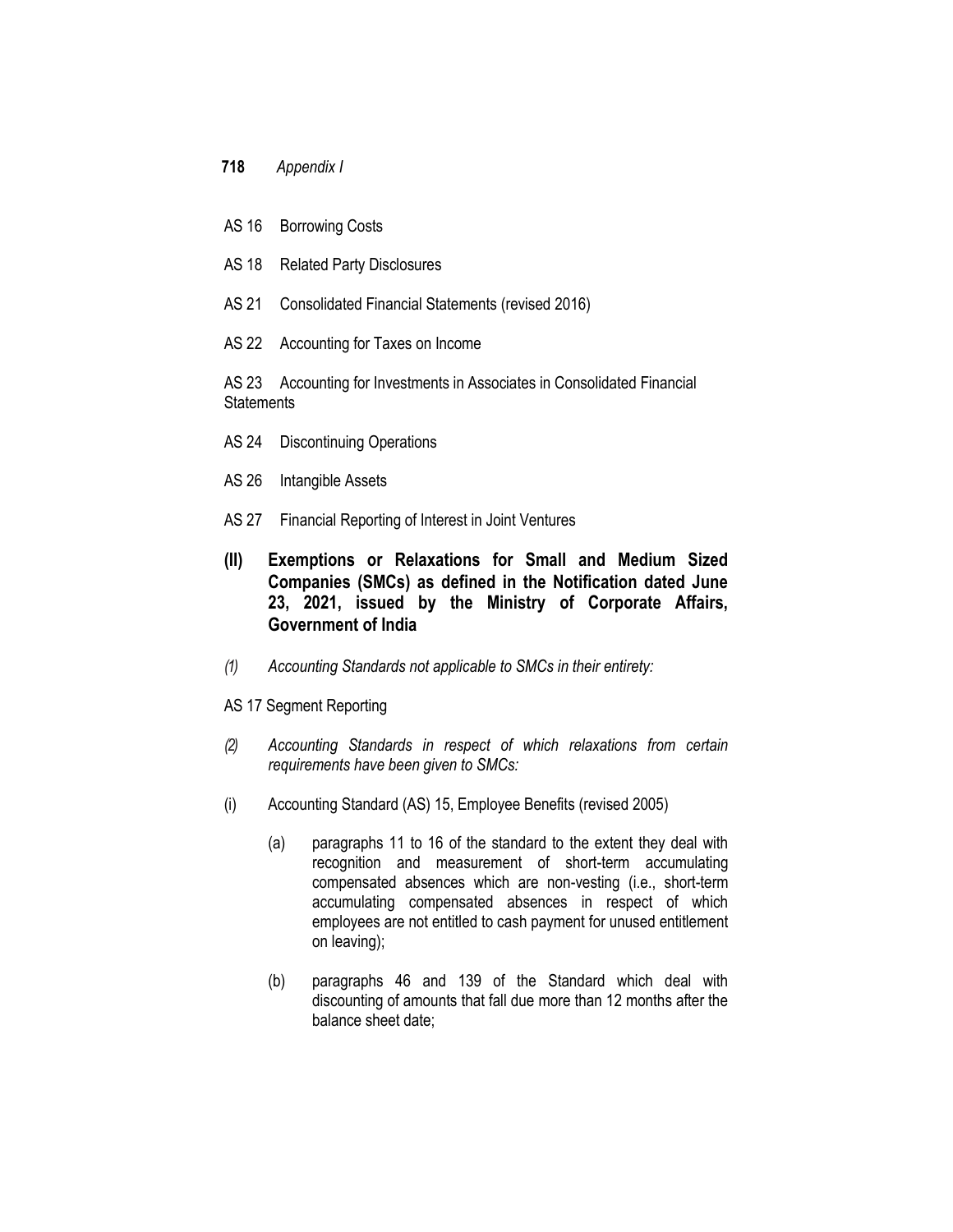- (c) recognition and measurement principles laid down in paragraphs 50 to 116 and presentation and disclosure requirements laid down in paragraphs 117 to 123 of the Standard in respect of accounting for defined benefit plans. However, such companies should actuarially determine and provide for the accrued liability in respect of defined benefit plans by using the Projected Unit Credit Method and the discount rate used should be determined by reference to market yields at the balance sheet date on government bonds as per paragraph 78 of the Standard. Such companies should disclose actuarial assumptions as per paragraph 120(l) of the Standard; and
- (d) recognition and measurement principles laid down in paragraphs 129 to 131 of the Standard in respect of accounting for other longterm employee benefits. However, such companies should actuarially determine and provide for the accrued liability in respect of other long-term employee benefits by using the Projected Unit Credit Method and the discount rate used should be determined by reference to market yields at the balance sheet date on government bonds as per paragraph 78 of the Standard.
- (ii) AS 19, Leases

Paragraphs 22 (c),(e) and (f); 25 (a), (b) and (e); 37 (a) and (f); and 46 (b) and (d) relating to disclosures are not applicable to SMCs.

- (iii) AS 20, Earnings Per Share Disclosure of diluted earnings per share (both including and excluding extraordinary items) is exempted for SMCs.
- (iv) AS 28, Impairment of Assets

SMCs are allowed to measure the 'value in use' on the basis of reasonable estimate thereof instead of computing the value in use by present value technique. Consequently, if an SMC chooses to measure the 'value in use' by not using the present value technique, the relevant provisions of AS 28, such as discount rate etc., would not be applicable to such an SMC. Further, such an SMC need not disclose the information required by paragraph 121(g) of the Standard.

(v) AS 29, Provisions, Contingent Liabilities and Contingent Assets (revised)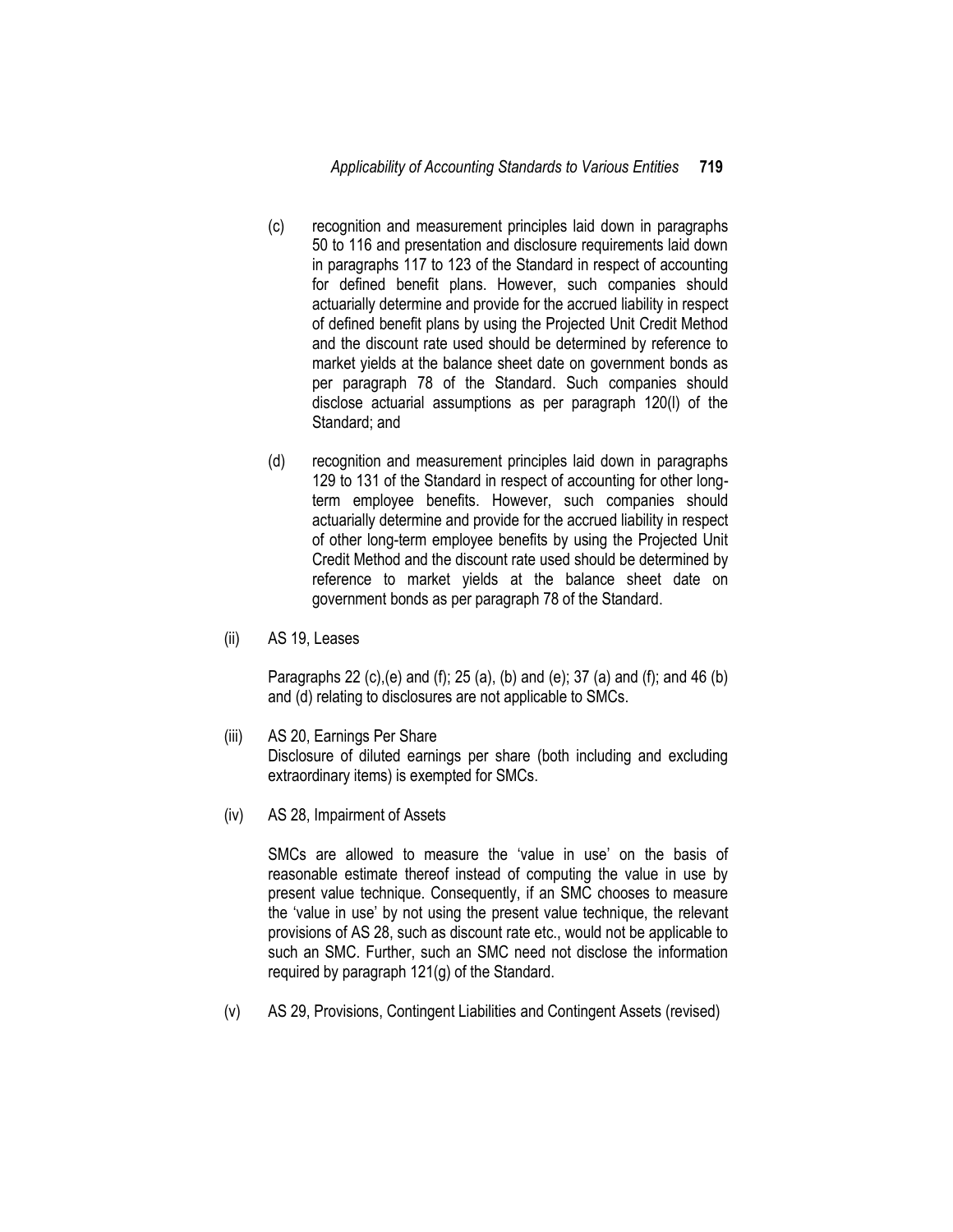Paragraphs 66 and 67 relating to disclosures are not applicable to SMCs.

*(3)* AS 25, Interim Financial Reporting, does not require a company to present interim financial report. It is applicable only if a company is required or elects to prepare and present an interim financial report. Only certain Non-SMCs are required by the concerned regulators to present interim financial results, e.g., quarterly financial results required by the SEBI. Therefore, the recognition and measurement requirements contained in this Standard are applicable to those Non-SMCs for preparation of interim financial results.

# **Applicability of Accounting Standards to Non-company Entities**

### **The Accounting Standards issued by the ICAI are:**

- AS 1 Disclosure of Accounting Policies
- AS 2 Valuation of Inventories
- AS 3 Cash Flow Statements
- AS 4 Contingencies and Events Occurring After the Balance Sheet Date
- AS 5 Net Profit or Loss for the Period, Prior Period Items and Changes in Accounting Policies
- AS 7 Construction Contracts
- 
- AS 9 Revenue Recognition<br>AS 10 Property Plant and Fo Property, Plant and Equipment
- AS 11 The Effects of Changes in Foreign Exchange Rates
- AS 12 Accounting for Government Grants
- AS 13 Accounting for Investments
- AS 14 Accounting for Amalgamations
- AS 15 Employee Benefits
- AS 16 Borrowing Costs
- AS 17 Segment Reporting
- AS 18 Related Party Disclosures
- AS 19 Leases
- AS 20 Earnings Per Share
- AS 21 Consolidated Financial Statements
- AS 22 Accounting for Taxes on Income<br>AS 23 Accounting for Investments in
- Accounting for Investments in Associates in Consolidated Financial Statements
- AS 24 Discontinuing Operations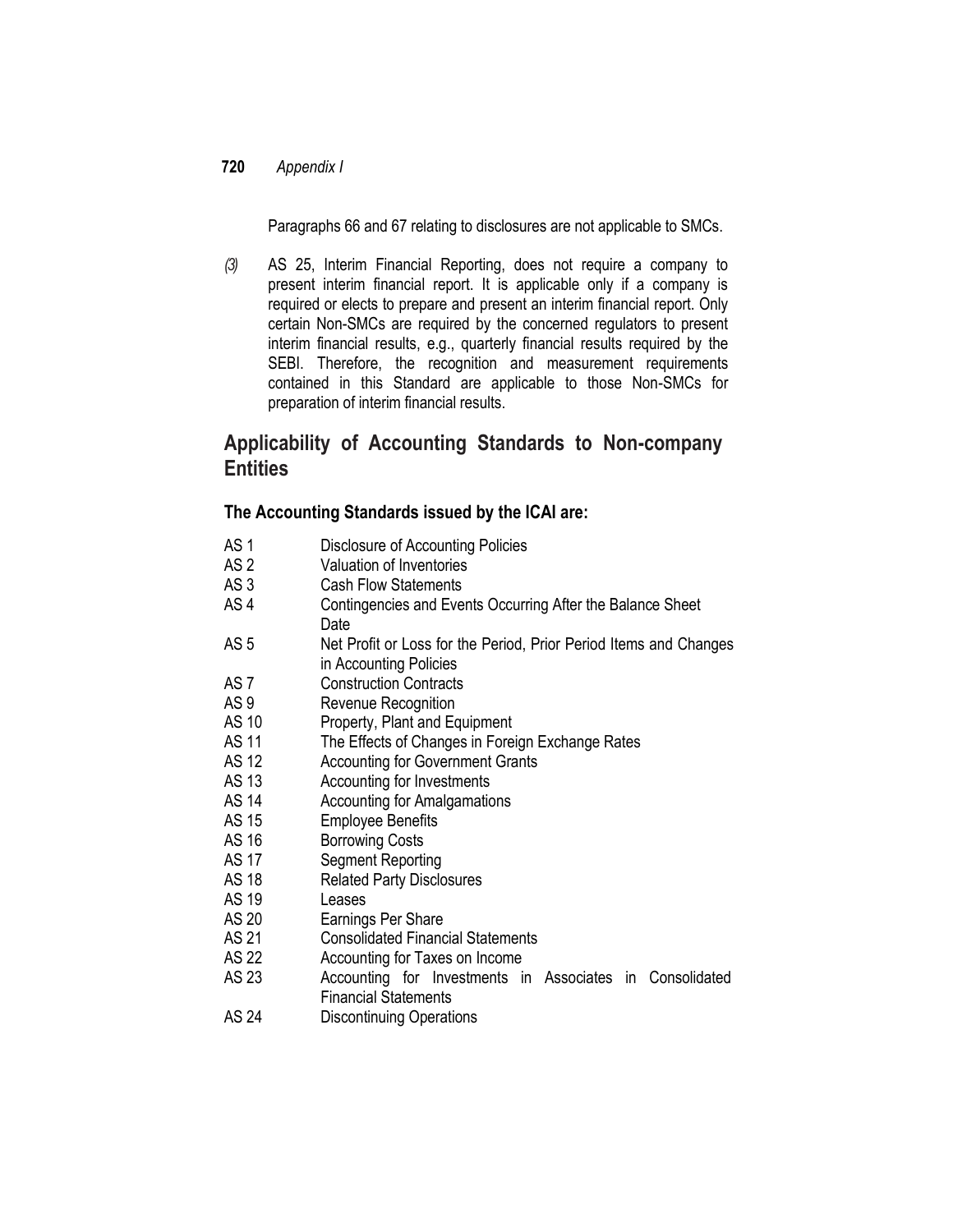- AS 25 Interim Financial Reporting<br>AS 26 Intangible Assets
- AS 26 Intangible Assets<br>AS 27 Financial Reportir
- Financial Reporting of Interests in Joint Ventures
- AS 28 Impairment of Assets
- AS 29 Provisions, Contingent Liabilities and Contingent Assets
- **(1) Applicability of the Accounting Standards to Level 1 Noncompany entities.**

Level I entities are required to comply in full with all the Accounting Standards.

**(2) Applicability of the Accounting Standards and exemptions/relaxations for Level II, Level III and Level IV Noncompany entities**

| <b>AS</b>       | <b>Level II Entities</b> | <b>Level III Entities</b> | <b>Level IV Entities</b> |
|-----------------|--------------------------|---------------------------|--------------------------|
| AS <sub>1</sub> | Applicable               | Applicable                | Applicable               |
| AS <sub>2</sub> | Applicable               | Applicable                | Applicable               |
| AS <sub>3</sub> | Not Applicable           | Not Applicable            | Not Applicable           |
| AS <sub>4</sub> | Applicable               | Applicable                | Applicable               |
| AS <sub>5</sub> | Applicable               | Applicable                | Applicable               |
| AS <sub>7</sub> | Applicable               | Applicable                | Applicable               |
| AS <sub>9</sub> | Applicable               | Applicable                | Applicable               |
| AS 10           | Applicable               | Applicable with           | Applicable with          |
|                 |                          | disclosures exemption     | disclosures exemption    |
| <b>AS 11</b>    | Applicable               | Applicable with           | Applicable with          |
|                 |                          | disclosures exemption     | disclosures exemption    |
| <b>AS 12</b>    | Applicable               | Applicable                | Applicable               |
| <b>AS 13</b>    | Applicable               | Applicable                | Applicable with          |
|                 |                          |                           | disclosures exemption    |
| <b>AS 14</b>    | Applicable               | Applicable                | Not Applicable           |
|                 |                          |                           | (Refer note 2(C))        |
| AS 15           | Applicable with          | Applicable with           | Applicable with          |
|                 | exemptions               | exemptions                | exemptions               |
| AS 16           | Applicable               | Applicable                | Applicable               |
| <b>AS 17</b>    | Not Applicable           | Not Applicable            | Not Applicable           |
| <b>AS 18</b>    | Applicable               | Not Applicable            | Not Applicable           |
| <b>AS 19</b>    | Applicable with          | Applicable with           | Applicable<br>with       |

*(A) Accounting* **Standards applicable to Non-company entities**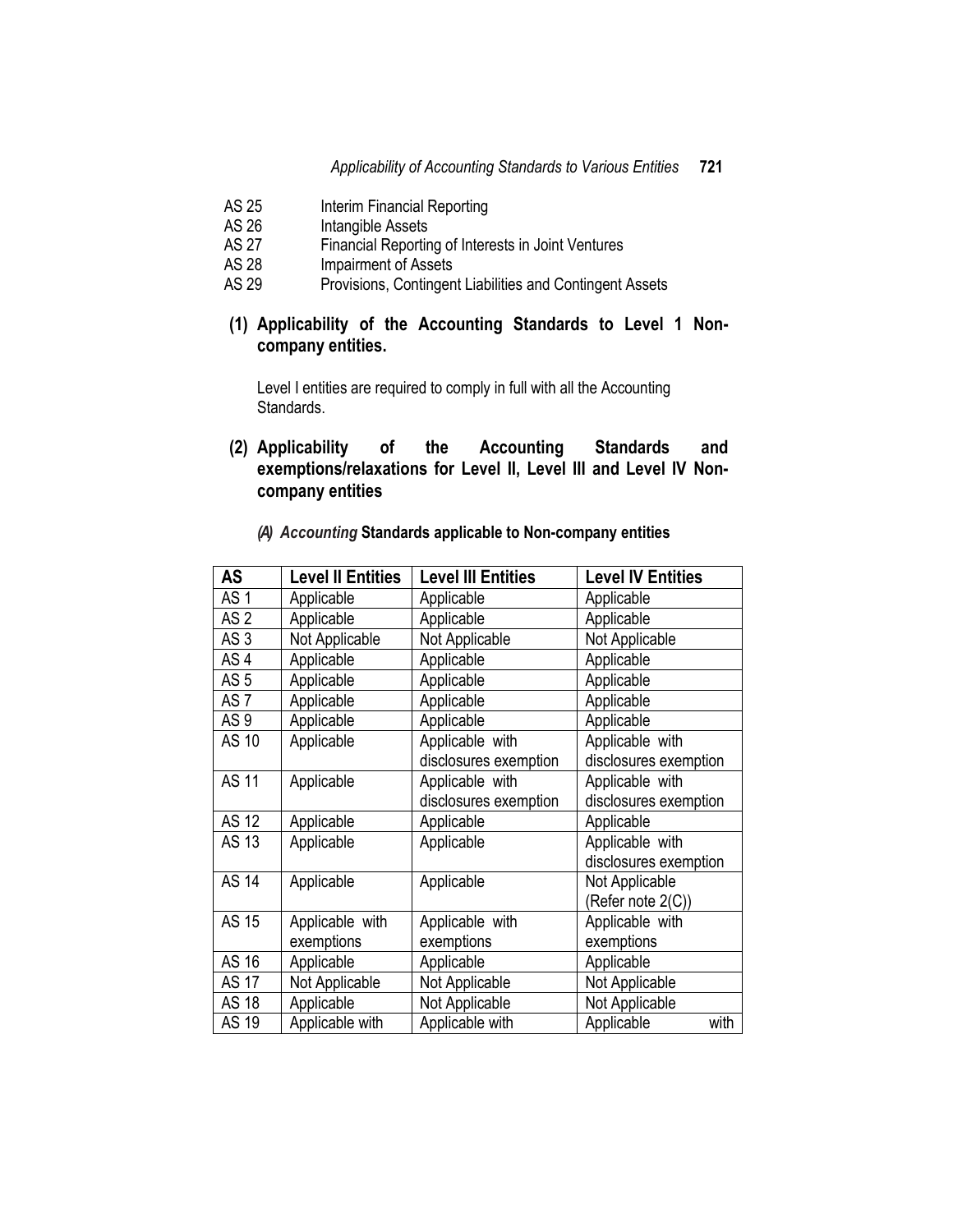|              | disclosures<br>exemption                            | disclosures exemption                           | disclosures exemption                                                             |
|--------------|-----------------------------------------------------|-------------------------------------------------|-----------------------------------------------------------------------------------|
| AS 20        | Not Applicable                                      | Not Applicable                                  | Not Applicable                                                                    |
| <b>AS 21</b> | Not Applicable<br>(Refer note 2(D))                 | Not Applicable<br>(Refer note 2(D))             | Not Applicable<br>(Refer note 2(D))                                               |
| <b>AS 22</b> | Applicable                                          | Applicable                                      | Applicable only for<br>current tax related<br>provisions<br>(Refer note 2(B)(vi)) |
| AS 23        | Not Applicable<br>(Refer note 2(D))                 | Not Applicable<br>(Refer note 2(D))             | Not Applicable<br>(Refer note 2(D))                                               |
| <b>AS 24</b> | Applicable                                          | Not Applicable                                  | Not Applicable                                                                    |
| AS 25        | Not Applicable<br>(Refer note 2(D))                 | Not Applicable<br>(Refer note 2(D))             | Not Applicable<br>(Refer note 2(D))                                               |
| AS 26        | Applicable                                          | Applicable                                      | Applicable with<br>disclosures exemption                                          |
| <b>AS 27</b> | Not Applicable<br>(Refer notes 2(C)<br>and $2(D)$ ) | Not Applicable<br>(Refer notes 2(C) and<br>2(D) | Not Applicable<br>(Refer notes 2(C) and<br>2(D)                                   |
| <b>AS 28</b> | Applicable with<br>disclosures<br>exemption         | Applicable with<br>disclosures exemption        | Not Applicable                                                                    |
| AS 29        | Applicable with<br>disclosures<br>exemption         | Applicable with<br>disclosures exemption        | Applicable<br>with<br>disclosures exemption                                       |

### *(B) Accounting Standards in respect of which relaxations/exemptions from certain requirements have been given to Level II, Level III and Level IV Non-company entities:*

(i) Accounting Standard (AS) 10, Property, Plant and Equipments

Paragraph 87 relating to encouraged disclosures is not applicable to Level III and Level IV Non-company entities.

(ii) AS 11, The Effects of Changes in Foreign Exchange Rates (revised 2018)

Paragraph 44 relating to encouraged disclosures is not applicable to Level III and Level IV Non-company entities.

(iii) AS 13, Accounting for Investments

Paragraph 35(f) relating to disclosures is not applicable to Level IV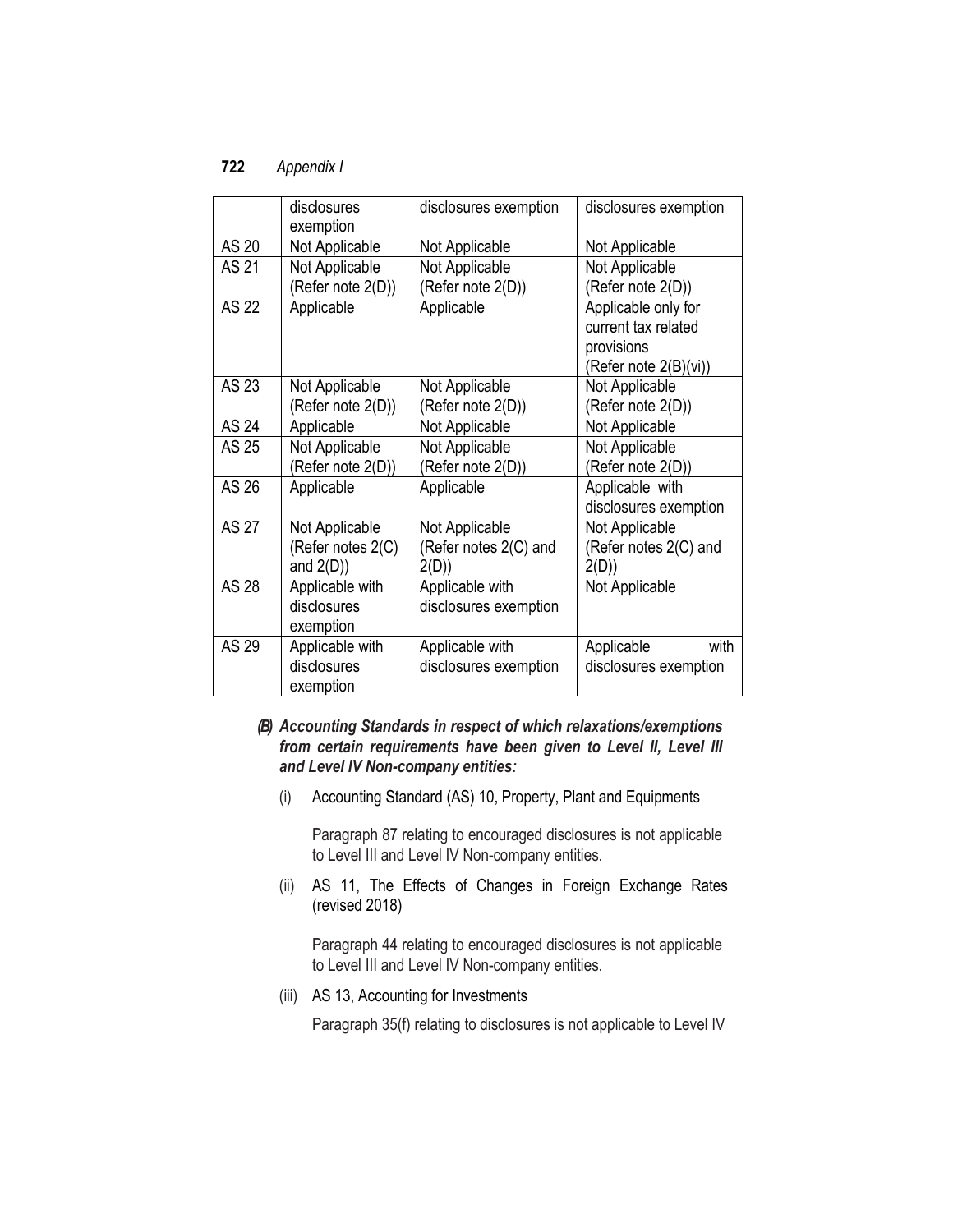Non-company entities.

- (iv) Accounting Standard (AS) 15, Employee Benefits (revised 2005)
	- (1) Level II and Level III Non-company entities whose average number of persons employed during the year is 50 or more are exempted from the applicability of the following paragraphs:
		- (a) paragraphs 11 to 16 of the standard to the extent they deal with recognition and measurement of shortterm accumulating compensated absences which are non-vesting (i.e., short-term accumulating compensated absences in respect of which employees are not entitled to cash payment for unused entitlement on leaving);
		- (b) paragraphs 46 and 139 of the Standard which deal with discounting of amounts that fall due more than 12 months after the balance sheet date;
		- (c) recognition and measurement principles laid down in paragraphs 50 to 116 and presentation and disclosure requirements laid down in paragraphs 117 to 123 of the Standard in respect of accounting for defined benefit plans. However, such entities should actuarially determine and provide for the accrued liability in respect of defined benefit plans by using the Projected Unit Credit Method and the discount rate used should be determined by reference to market yields at the balance sheet date on government bonds as per paragraph 78 of the Standard. Such entities should disclose actuarial assumptions as per paragraph 120(l) of the Standard; and
		- (d) recognition and measurement principles laid down in paragraphs 129 to 131 of the Standard in respect of accounting for other long-term employee benefits. However, such entities should actuarially determine and provide for the accrued liability in respect of other long-term employee benefits by using the Projected Unit Credit Method and the discount rate used should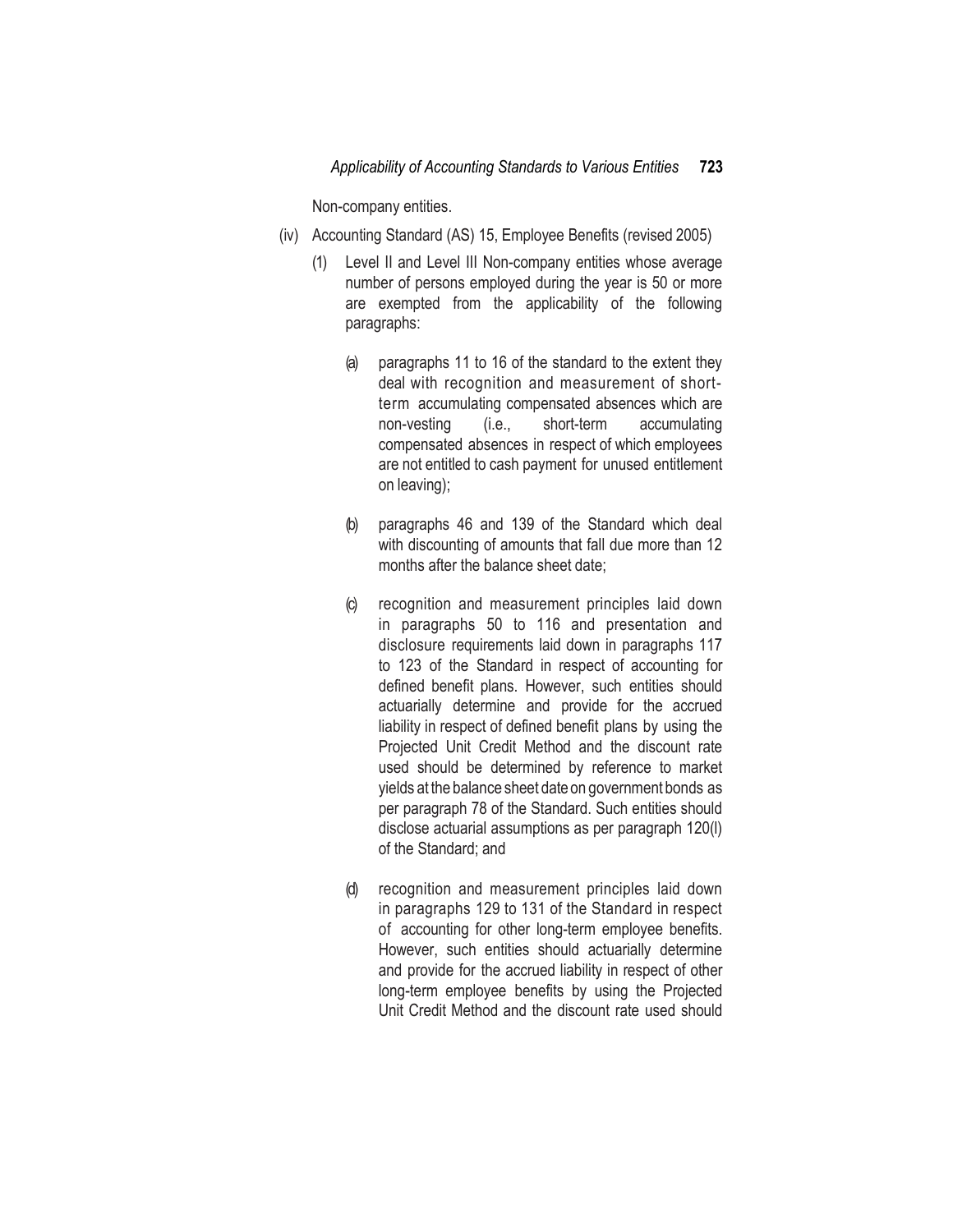be determined by reference to market yields at the balance sheet date on government bonds as per paragraph 78 of the Standard.

- (2) Level II and Level III Non-company entities whose average number of persons employed during the year is less than 50 and Level IV Non-company entities irrespective of number of employees are exempted from the applicability of the following paragraphs:
	- (a) paragraphs 11 to 16 of the standard to the extent they deal with recognition and measurement of shortterm accumulating compensated absences which are non-vesting (i.e., short-term accumulating compensated absences in respect of which employees are not entitled to cash payment for unused entitlement on leaving);
	- (b) paragraphs 46 and 139 of the Standard which deal with discounting of amounts that fall due more than 12 months after the balance sheet date;
	- (c) recognition and measurement principles laid down in paragraphs 50 to 116 and presentation and disclosure requirements laid down in paragraphs 117 to 123 of the Standard in respect of accounting for defined benefit plans. However, such entities may calculate and account for the accrued liability under the defined benefit plans by reference to some other rational method, e.g., a method based on the assumption that such benefits are payable to all employees at the end of the accounting year; and
	- (d) recognition and measurement principles laid down in paragraphs 129 to 131 of the Standard in respect of accounting for other long-term employee benefits. Such entities may calculate and account for the accrued liability under the other long-term employee benefits by reference to some other rational method, e.g., a method based on the assumption that such benefits are payable to all employees at the end of the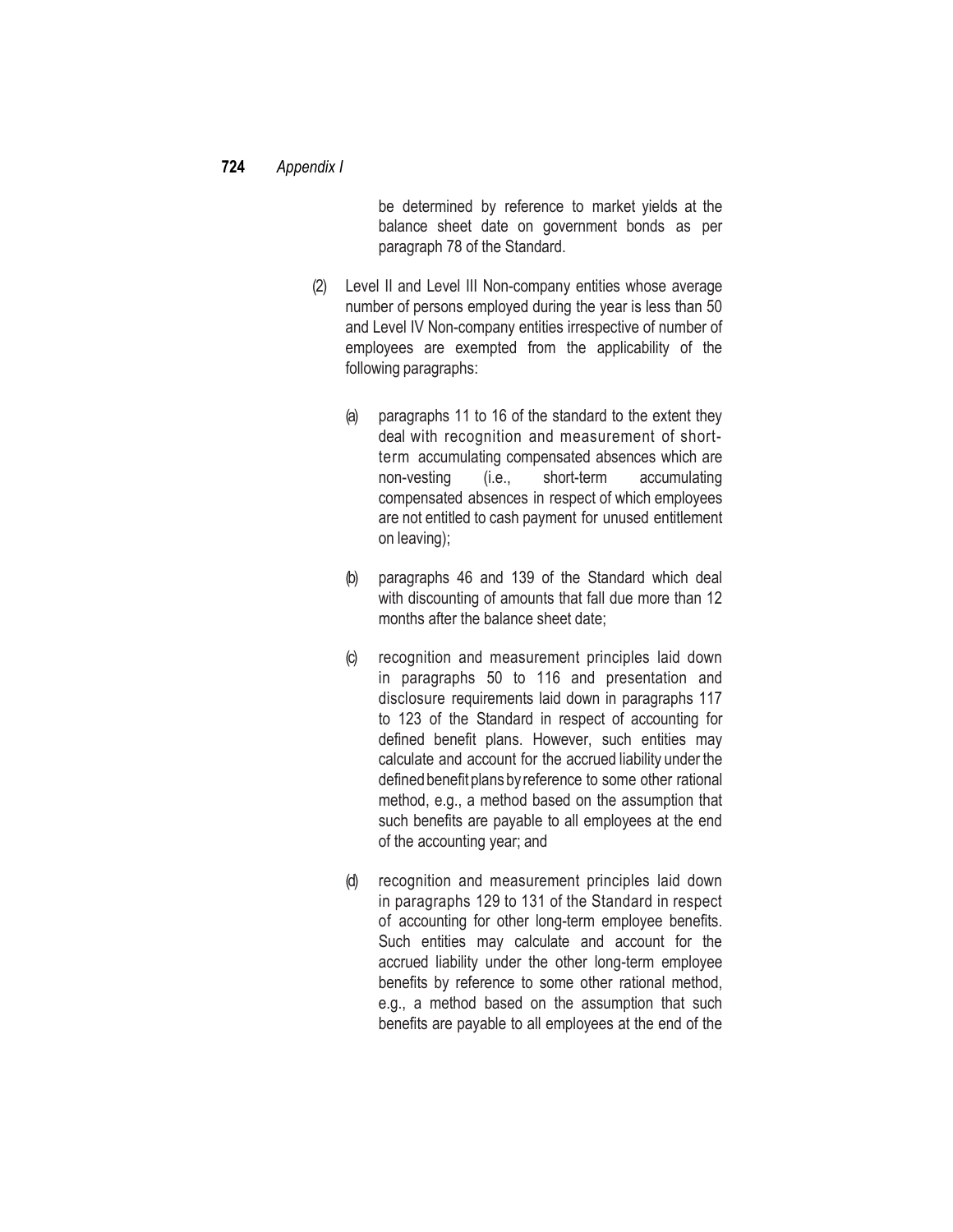accounting year.

- (v) AS 19, Leases
	- (a) Paragraphs 22 (c),(e) and (f); 25 (a), (b) and (e); 37 (a) and (f); and 46 (b) and (d) relating to disclosures are not applicable to Level II Non-company entities.
	- (b) Paragraphs 22 (c),(e) and (f); 25 (a), (b) and (e); 37 (a), (f) and (g); and 46 (b), (d) and (e) relating to disclosures are not applicable to Level III Non-company entities.
	- (c) Paragraphs 22 (c),(e) and (f); 25 (a), (b) and (e); 37 (a), (f) and (g); 38; and 46 (b), (d) and (e) relating to disclosures are not applicable to Level IV Non-company entities.
- (vi) AS 22, Accounting for Taxes on Income
	- (a) Level IV Non-company entities shall apply the requirements of AS 22, Accounting for Taxes on Income, for Current tax defined in paragraph 4.4 of AS 22, with recognition as per paragraph 9, measurement as per paragraph 20 of AS 22, and presentation and disclosure as per paragraphs 27-28 of AS 22.
	- (b) Transitional requirements

On the first occasion when a Non-company entity gets classified as Level IV entity, the accumulated deferred tax asset/liability appearing in the financial statements of immediate previous accounting period, shall be adjusted against the opening revenue reserves.

(vii) AS 26, Intangible Assets

Paragraphs  $90(d)(iii)$ ;  $90(d)(iv)$  and 98 relating to disclosures are not applicable to Level IV Non-company entities.

(viii) AS 28, Impairment of Assets

Level II and Level III Non-company entities are allowed to measure the 'value in use' on the basis of reasonable estimate thereof instead of computing the value in use by present value technique. Consequently, if Level II or Level III Non-company entity chooses to measure the 'value in use' by not using the present value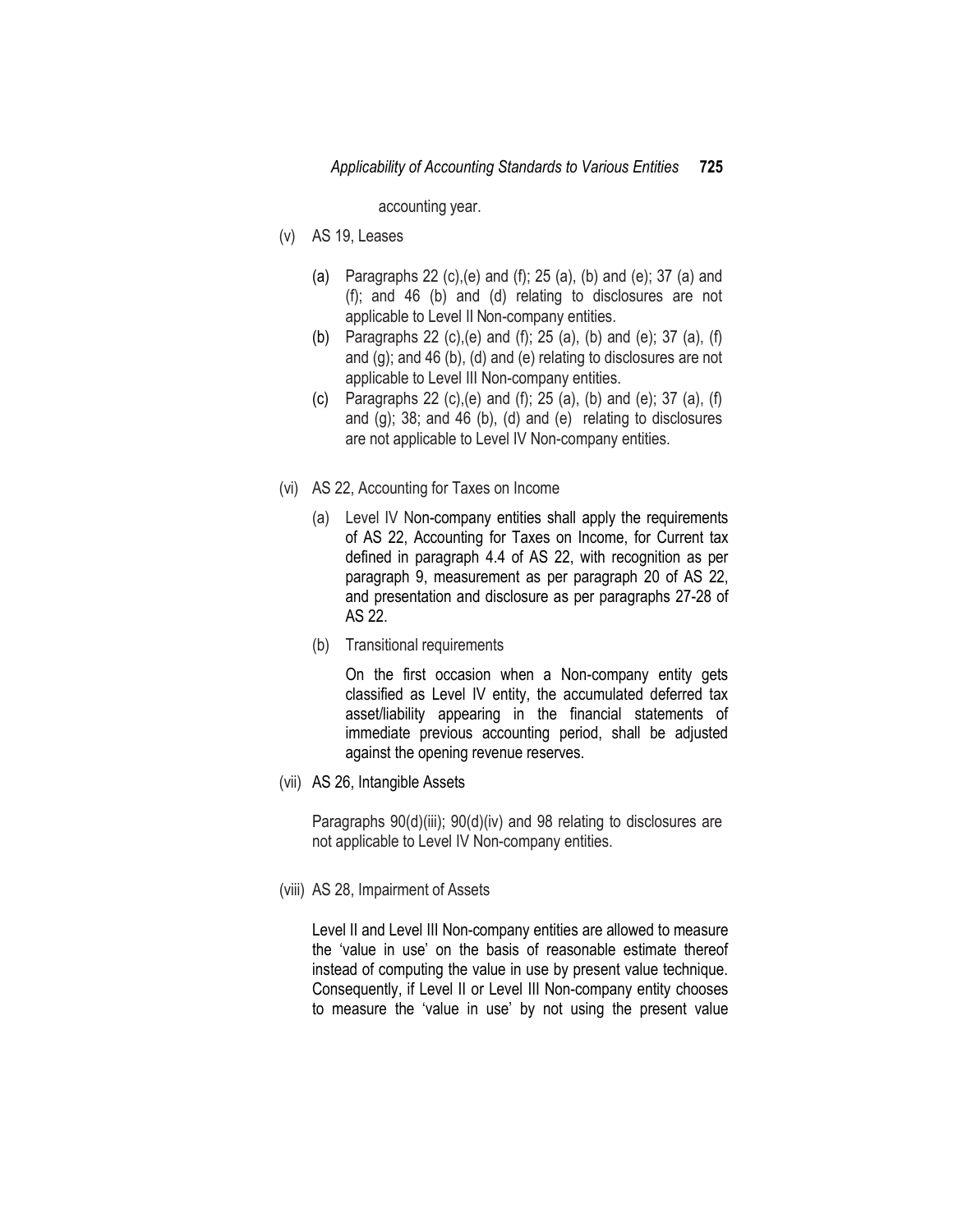technique, the relevant provisions of AS 28, such as discount rate etc., would not be applicable to such an entity. Further, such an entity need not disclose the information required by paragraph 121(g) of the Standard.

- (a) Also, paragraphs  $121(c)(ii)$ ;  $121(d)(i)$ ;  $121(d)(ii)$  and  $123$ relating to disclosures are not applicable to Level III Noncompany entities.
- (ix) AS 29, Provisions, Contingent Liabilities and Contingent Assets (revised 2016)

Paragraphs 66 and 67 relating to disclosures are not applicable to Level II, Level III and Level IV Non-company entities.

*(C)* In case of Level IV Non-company entities, generally there are no such transactions that are covered under AS 14, Accounting for Amalgamations, or jointly controlled operations or jointly controlled assets covered under AS 27, Financial Reporting of Interests in Joint Ventures. Therefore, these standards are not applicable to Level IV Non-company entities. However, if there are any such transactions, these entities shall apply the requirements of the relevant standard.

*(D)* AS 21, Consolidated Financial Statements*,* AS 23, Accounting for Investments in Associates in Consolidated Financial Statements, AS 27, Financial Reporting of Interests in Joint Ventures (to the extent of requirements relating to Consolidated Financial Statements), and AS 25, Interim Financial Reporting, do not require a Non-company entity to present consolidated financial statements and interim financial report, respectively. Relevant AS is applicable only if a Non-company entity is required or elects to prepare and present consolidated financial statements or interim financial report.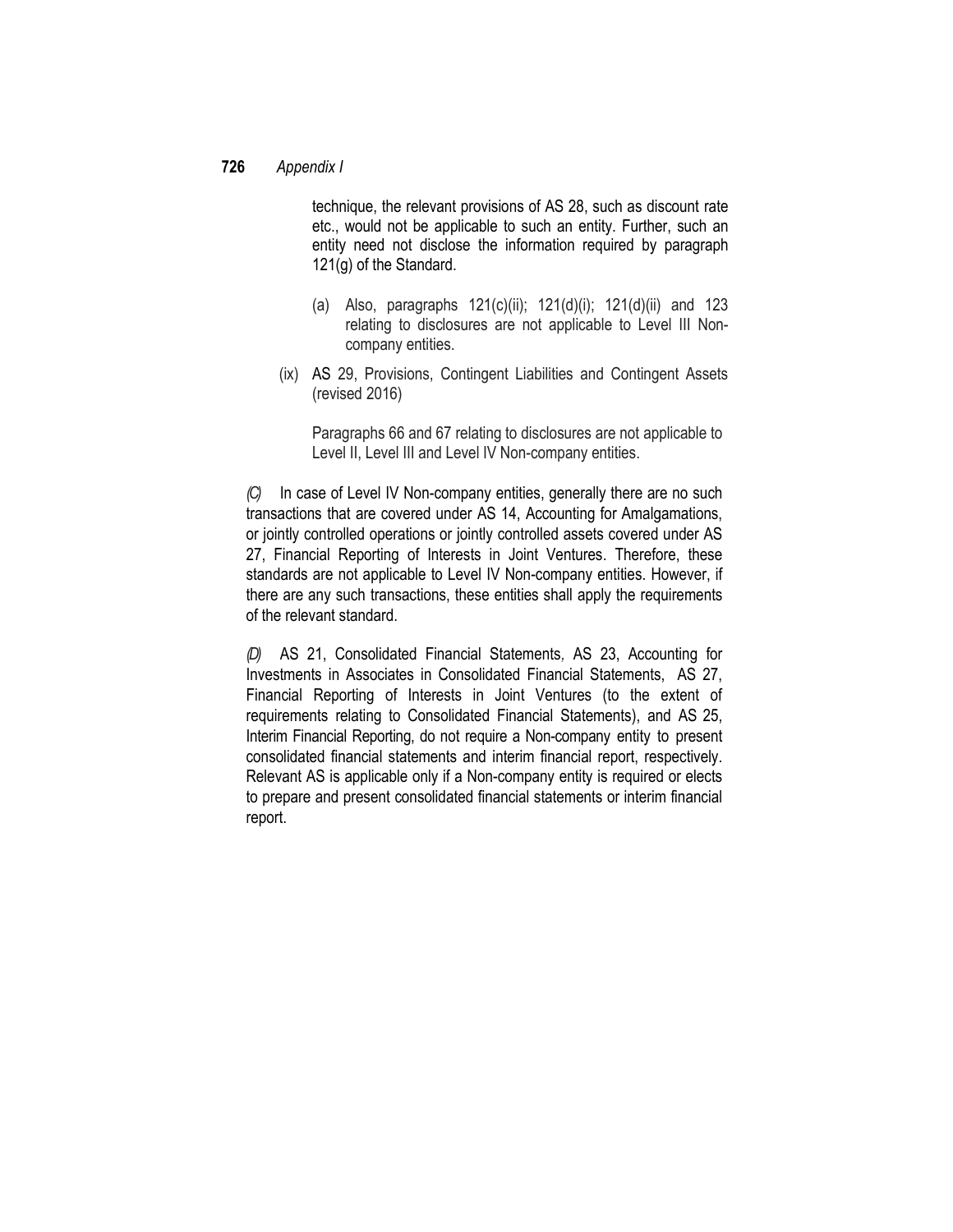## **Annexure 1**

# **Criteria for classification of entities**

# **Criteria for classification of companies under the Companies (Accounting Standards) Rules, 2021**

Small and Medium-Sized Company (SMC) as defined in Clause 2(e) of the Companies (Accounting Standards) Rules, 2021:

- (e) "Small and Medium Sized Company" (SMC) means, a company-
	- (i) whose equity or debt securities are not listed or are not in the process of listing on any stock exchange, whether in India or outside India;
	- (ii) which is not a bank, financial institution or an insurance company;
	- (iii) whose turnover (excluding other income) does not exceed two hundred and fifty crore rupees in the immediately preceding accounting year;
	- (iv) which does not have borrowings (including public deposits) in excess of fifty crore rupees at any time during the immediately preceding accounting year; and
	- (v) which is not a holding or subsidiary company of a company which is not a small and medium-sized company.

**Explanation**: For the purposes of this clause, a company shall qualify as a Small and Medium Sized Company, if the conditions mentioned therein are satisfied as at the end of the relevant accounting period.

#### Non-SMCs

Companies not falling within the definition of SMC are considered as Non-SMCs.

### **Instructions**

### *A. General Instructions*

1. SMCs shall follow the following instructions while complying with Accounting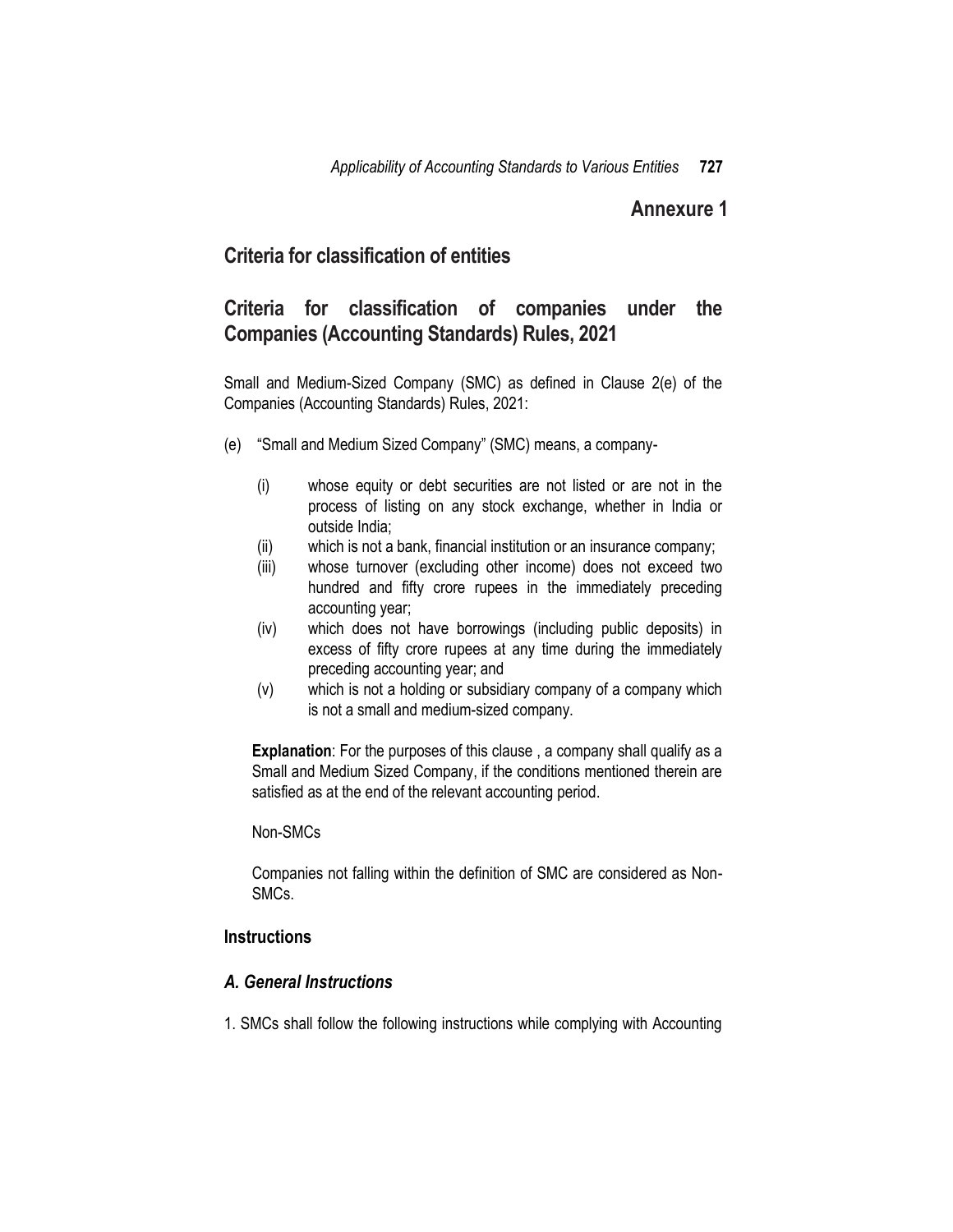Standards under these Rules:-

1.1 the SMC which does not disclose certain information pursuant to the exemptions or relaxations given to it shall disclose (by way of a note to its financial statements) the fact that it is an SMC and has complied with the Accounting Standards insofar as they are applicable to an SMC on the following lines:

"The Company is a Small and Medium Sized Company (SMC) as defined in the Companies (Accounting Standards) Rules, 2021 notified under the Companies Act, 2013. Accordingly, the Company has complied with the Accounting Standards as applicable to a Small and Medium Sized Company."

- 1.2 Where a company, being an SMC, has qualified for any exemption or relaxation previously but no longer qualifies for the relevant exemption or relaxation in the current accounting period, the relevant standards or requirements become applicable from the current period and the figures for the corresponding period of the previous accounting period need not be revised merely by reason of its having ceased to be an SMC. The fact that the company was an SMC in the previous period and it had availed of the exemptions or relaxations available to SMCs shall be disclosed in the notes to the financial statements.
- 1.3 If an SMC opts not to avail of the exemptions or relaxations available to an SMC in respect of any but not all of the Accounting Standards, it shall disclose the standard(s) in respect of which it has availed the exemption or relaxation.
- 1.4 If an SMC desires to disclose the information not required to be disclosed pursuant to the exemptions or relaxations available to the SMCs, it shall disclose that information in compliance with the relevant accounting standard.
- 1.5 The SMC may opt for availing certain exemptions or relaxations from compliance with the requirements prescribed in an Accounting Standard:

Provided that such a partial exemption or relaxation and disclosure shall not be permitted to mislead any person or public.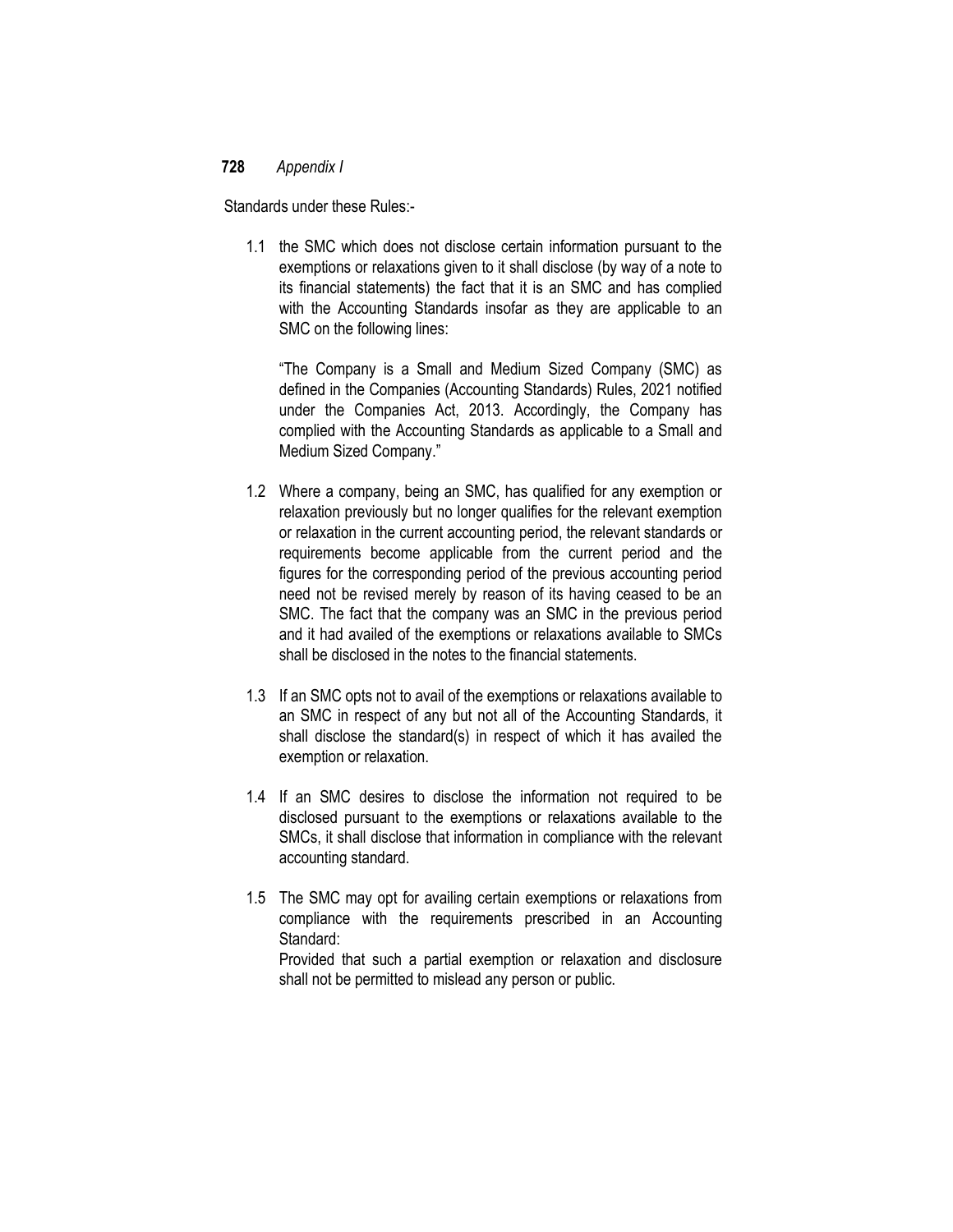### *B. Other Instructions*

Rule 5 of the Companies (Accounting Standards) Rules, 2021, provides as below:

"5. Qualification for exemption or relaxation in respect of SMC. - An existing company, which was previously not a Small and Medium Sized Company (SMC) and subsequently becomes a SMC, shall not be qualified for exemption or relaxation in respect of Accounting Standards available to a SMC until the company remains a SMC for two consecutive accounting periods."

# **Criteria for classification of Non-company Entities as decided by the Institute of Chartered Accountants of India**

## **Level I Entities**

Non-company entities which fall in any one or more of the following categories, at the end of the relevant accounting period, are classified as Level I entities:

- (i) Entitieswhose securities are listed or are in the process of listing on any stock exchange, whether in India or outside India.
- (ii) Banks (including co-operative banks), financial institutions or entities carrying on insurance business.
- (iii) All entities engaged in commercial, industrial or business activities, whose turnover (excluding other income) exceeds rupees two-fifty crore in the immediately preceding accounting year.
- (iv) All entities engaged in commercial, industrial or business activities having borrowings (including public deposits) in excess of rupees fifty crore at any time during the immediately preceding accounting year.
- (v) Holding and subsidiary entities of any one of the above.

## **Level II Entities**

Non-company entities which are not Level I entities but fall in any one or more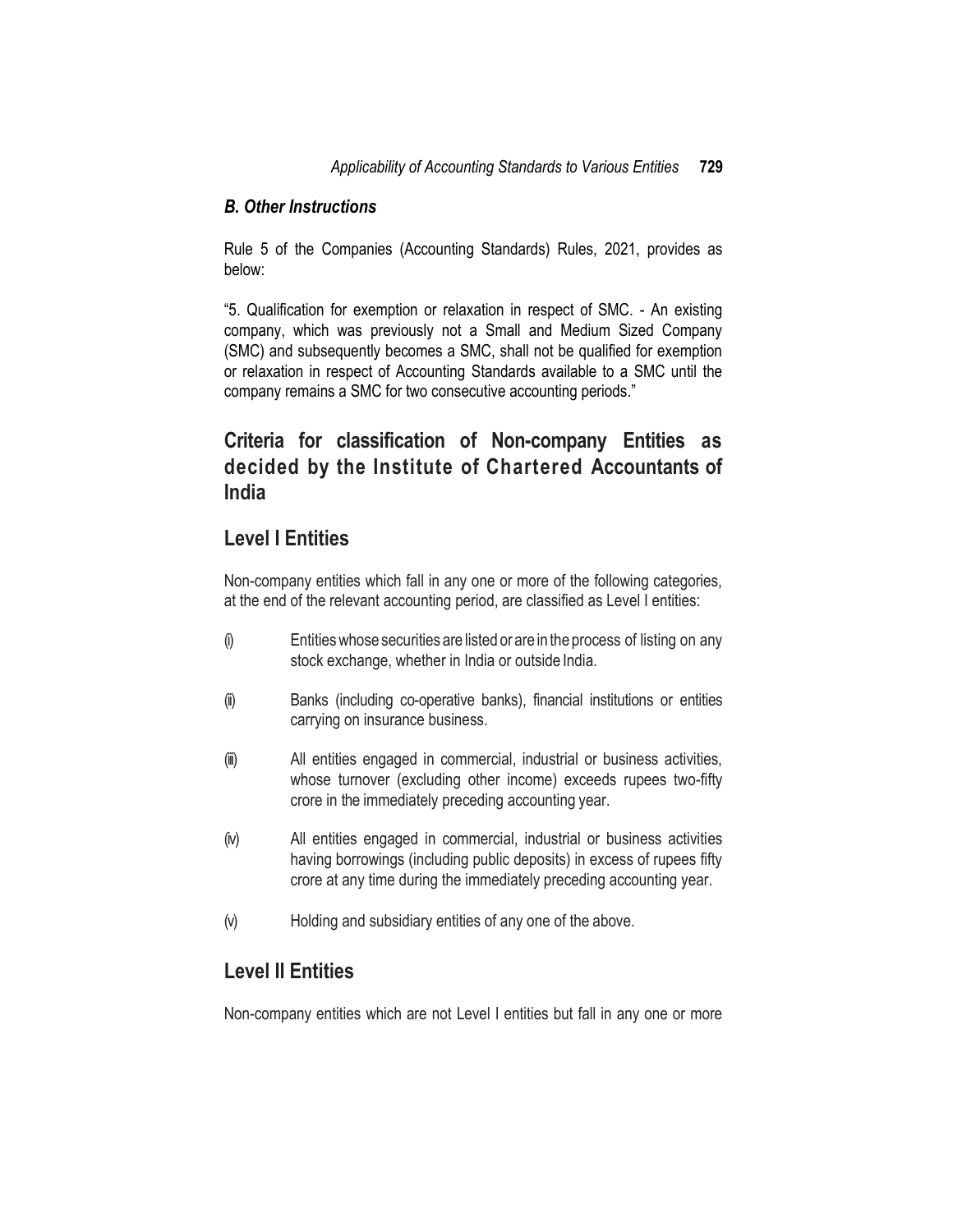of the following categories are classified as Level II entities:

- (i) All entities engaged in commercial, industrial or business activities, whose turnover (excluding other income) exceeds rupees fifty crore but does not exceed rupees two-fifty crore in the immediately preceding accounting year.
- (ii) All entities engaged in commercial, industrial or business activities having borrowings (including public deposits) in excess of rupees ten crore but not in excess of rupees fifty crore at any time during the immediately preceding accounting year.
- (iii) Holding and subsidiary entities of any one of the above.

# **Level III Entities**

Non-company entities which are not covered under Level I and Level II but fall in any one or more of the following categories are classified as Level III entities:

- (i) All entities engaged in commercial, industrial or business activities, whose turnover (excluding other income) exceeds rupees ten crore but does not exceed rupees fifty crore in the immediately preceding accounting year.
- (ii) All entities engaged in commercial, industrial or business activities having borrowings (including public deposits) in excess of rupees two crore but does not exceed rupees ten crore at any time during the immediately preceding accounting year.
- (iii) Holding and subsidiary entities of any one of the above.

# **Level IV Entities**

Non-company entities which are not covered under Level I, Level II and Level III are considered as Level IV entities.

## **Additional requirements**

(1) An MSME which avails the exemptions or relaxations given to it shall disclose (by way of a note to its financial statements) the fact that it is an MSME, the Level of MSME and that it has complied with the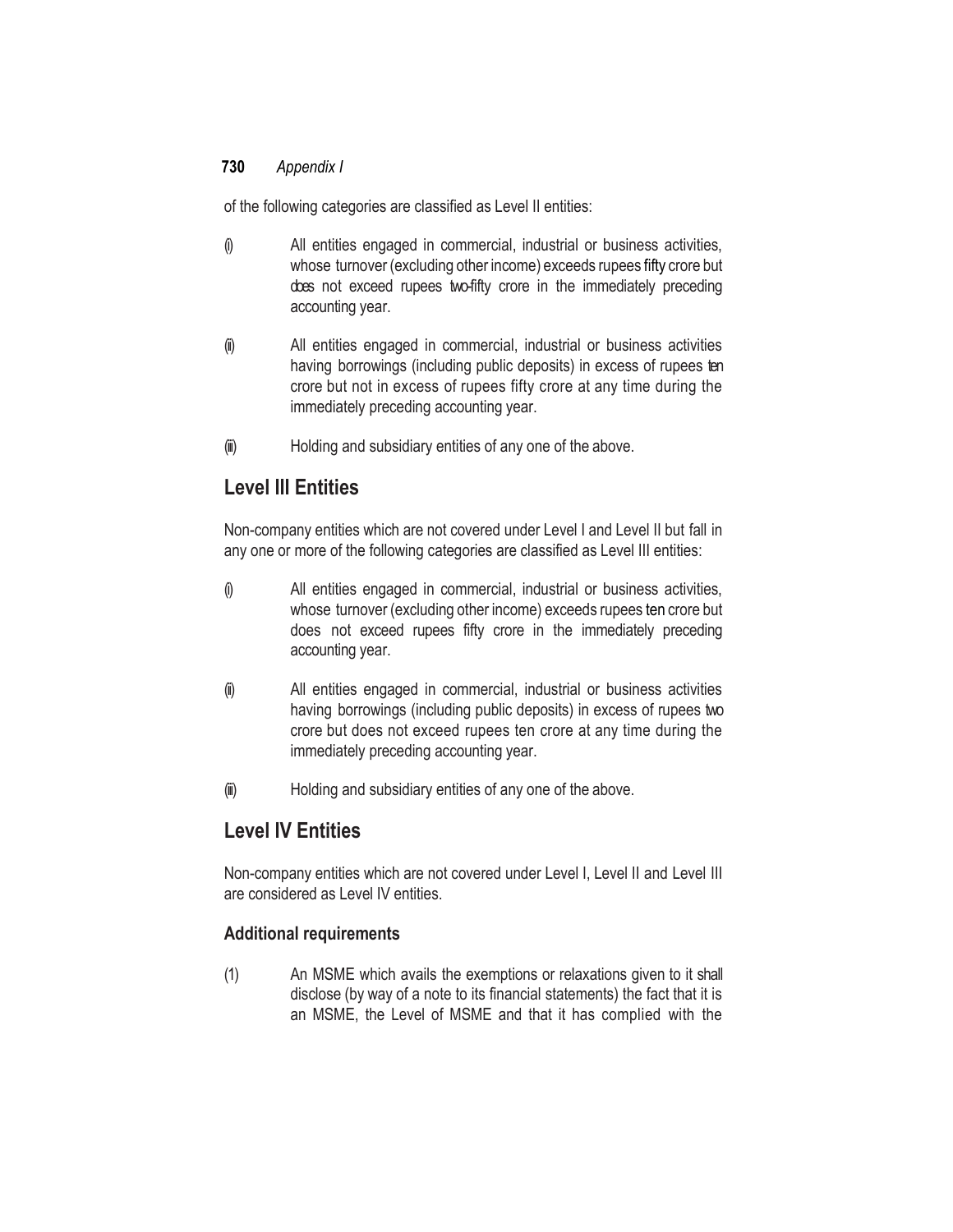Accounting Standards insofar as they are applicable to entities falling in Level II or Level III or Level IV, as the case may be.

- (2) Where an entity, being covered in Level II or Level III or Level IV, had qualified for any exemption or relaxation previously but no longer qualifies for the relevant exemption or relaxation in the current accounting period, the relevant standards or requirements become applicable from the current period and the figures for the corresponding period of the previous accounting period need not be revised merely by reason of its having ceased to be covered in Level II or Level III or Level IV, as the case may be. The fact that the entity was covered in Level II or Level III or Level IV, as the casemay be, in the previous period and it had availed of the exemptions or relaxations available to that Level of entities shall be disclosed in the notes to the financial statements. The fact that previous period figures have not been revised shall also be disclosed in the notes to the financial statements.
- (3) Where an entity has been covered in Level I and subsequently, ceases to be so covered and gets covered in Level II or Level III or Level IV, the entity will not qualify for exemption/relaxation available to that Level, until the entity ceases to be covered in Level I for two consecutive years. Similar is the case in respect of an entity, which has been covered in Level II or Level III and subsequently, gets covered under Level III or Level IV.
- (4) If an entity covered in Level II or Level III or Level IV opts not to avail of the exemptions or relaxations available to that Level of entities in respect of any but not all of the Accounting Standards, it shall disclose the Standard(s) in respect of which it has availed the exemption or relaxation.
- (5) If an entity covered in Level II or Level III or Level IV opts not to avail any one or more of the exemptions or relaxations available to that Level of entities, it shall comply with the relevant requirements of the Accounting Standard.
- (6) An entity covered in Level II or Level III or Level IV may opt for availing certain exemptions or relaxations from compliance with the requirements prescribed in an Accounting Standard: